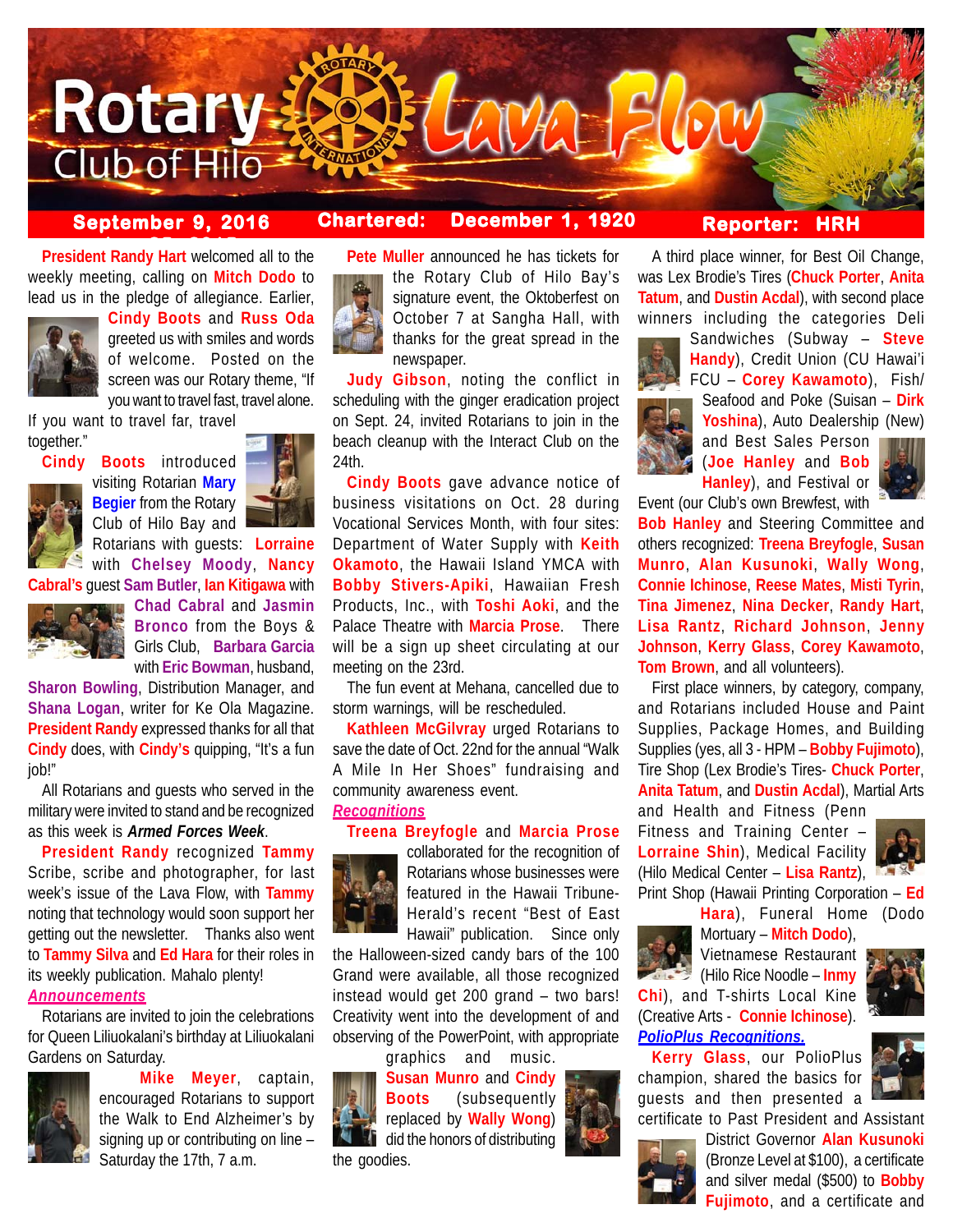# *Birthdays:*

**Robert Fox** September 5 **Craig Shikuma** September 9 **Cel Ruwethin** September 10 **Cindy Boots** September 14 **Tim Beatty** September 22 **Sam Wallis** September 22

## *Club Anniversary:*

**Joe Hanley** September 4, 1987 (29) **James Yagi** September 17, 1965 (51) **Ian Birnie** September 20, 1985 (31) **Newton Chu** September 22, 1995 (21) **Jerry Watanabe** September 22, 1989 (27) **Tim Beatty** September 27, 2002 (14) **Corey Kawamoto** September 27, 2002 (14)

### *Wedding Anniversary:*

**Tim & Kanoa Beatty** September 2 (15) **Helen & Don Hemmes** September 2 (49) **Rand & Joann Mundo** September 6 (13) **Misti & James Tyrin September 8 (9) Alan & Zohra Kusunoki** September 20 (44)

### *Announcements:*

**Sept. 16 No Noon Meeting Sept. 16 -5:00pm-8:00 Club Meeting @ Wiki Fresh**

**Contact: Kui Costa**

**Sept. 17 - Alhzheimer's Walk 7:00 am Liliuokalani Park - Contacct: Mike Meyers Sept. 23- Machu Pichu with: Kerry, Susan, Richard, Jenny & Helen Hemmes Sept. 29 -Hekka Social - 5:30pm - 8:00 AJA Hall**

**Contact: Corey Kawamoto Sept. 30 - No Meeting**

- 
- President **Randy Hart** • Past President – **Wally Wong**
- President Elect **Steve Handy**
- Vice President **Mitch Dodo**
- Secretary **Treena Breyfogle**
- Treasurer **Corey Kawamoto**
- Sergeant at Arms **Dirk Yoshina**
- 
- Rotary Foundations **Kerry Glass** • Membership – **Connie Ichinose**
- Public Relations **Marcia Prose**
- International Service **Stew Hussey**
- Community Service **Reese Mates**
- Vocational Service **Cindy Boots**
- Club Service **Kui Costa**
- New Generations **Gail Takaki**

- Hilo Rotary Club Foundation **Lisa Rantz**
- The Rotary Foundation **Kerry Glass**
- Hawaii Rotary Youth Foundation **Mitchell**

gold medal each (\$1,000 level) to **Nancy Cabral** and **Shirley Meyers**. Contributions are still needed and welcome!

Where's **Tina Jimenez**? In Europe, enjoying herself, per the great photo! *Happy Dollars*

Those with birthdays and anniversaries were recognized—but your scribe failed to capture them all. Mea culpa! **Helen** and **Don Hemmes** celebrated their 49th wedding anniversary on Sept. 2nd, and **Rand** and **Joann Mundo** celebrated a "lucky thirteen years" on Sept. 6.

**Ian Kitagawa** gave **\$10** in honor of his guests, **Chad Cabral** and **Jasmin Bronco**. **Alan Kusunoki** was **\$5** happy to see **Jasmin**, who was a "best student" at Smithsonian Observatory, where he first met her. **Chad Cabral**, CEO of Boys & Girls Club, donated **\$10** for **Jasmin**, now employed at the Club.

**Pete Muller** donated **\$5** to announce he got a phone call that someone from Hilo—a **Toby Cabral**—had taken third place in a rodeo.

**Connie Ichinose** donated **\$20** for the Best of East Hawaii recognition—happy that the honor came unsolicited!

**Jim Kennedy** donated **\$10** for recognition of the work done by the Hawaii Civil Defense Auxiliary Community Service—the amateur radio operators at key stations who ensure contact when other sources may be down. *Upcoming Events*

Do check out the Club's website at *www.hilorotary.org* for the latest information. **16 Sept., 5 p.m. Club meeting at Wiki**

**Fresh** (no meeting at 12 noon)

**24 Sept., 8 a.m.** 100/100/100 Rotarians from five Clubs for ginger eradication on the National Park's 100th anniversary. Contact Alan Kusunoki.

**29 Sept., 6 p.m.**? **Chicken hekka party at AJA Hall,** 11 Laulau Road. Contact **Corey Kawamoto**.

**8 Oct., 8 a.m. – 3:30 p.m.** Practical Rotary Leaders Seminar (PRLS) at Hospice of Hilo – good for all, and essential for incoming directors and new members.

## *Program Focus*

**President Randy** posted items and Rotarians for the program:

Vocational Services (Reese Mates) - deferred, Youth Services (Gail Takaki),

and Hilo Rotary Club Foundation (Lisa Rantz and Alan Kusunoki re: 2016 Brewfest Results)—also deferred due to time constraints.

**Gail Takaki** noted that nearly 50 percent of



the Rotarians in our Club are involved in Youth Service (yeah for the photo recognition!), including

Interact, Rotaract, Adopt-A-School, Rotary in Kindergarten, Rotary Youth Leadership Awards (RYLA), and Youth Exchange. (**Mathius** of France is the student this year, currently hosted by **Dr. Steve** and **Reese Mates**.)

Thanks were expressed to **Newton Chu**, **Mitch Dodo**, **Wally Wong**, and others for helping with the RC of Hiroshima South and Hilo Student Exchange recently, to **Judy Gibson** for serving as the advisor for the WHS Interact Club and to **Reese Mates**, **Nina Decker**, and **Wally Wong** for their work with the Laupahoehoe Community Public Charter School Interact Club.

**Tammy Silva** and **Glenn Harris** coordinate the book distribution and recruitment for the reading to 389 kindergartners in 22 classes at 11 schools—a fabulous project.

For Adopt-A-School, we're focusing on Kaumana Elementary, Naalehu, and Keaau Middle School. (**Tammy** contributed **\$20** to support the program. Mahalo!)

It was a great presentation, with the concluding statement, "We touch many young lives, making a difference today and forever."

# *Induction of New Members*

**Nina Decker** (present via photo thanks to



**Connie Ichinose**) sponsored **Barbara Garcia**, owner of Ke Ola Magazine and a sponsor of the **B** Brewfest, and **Corey Kawamoto** 

introduced **Inmy Chi** of Hilo Rice Noodle and the Sky Garden, also a sponsor and vendor at the Brewfest. Both were welcomed



with a standing ovation. **Welcome!** *In Closing.*

**President Randy** called on **Biff Kennedy** to lead the Club in the **4-Way Test** of the things we think, say, or do, (plus #5, **Have Fun!**) and the meeting was adjourned.